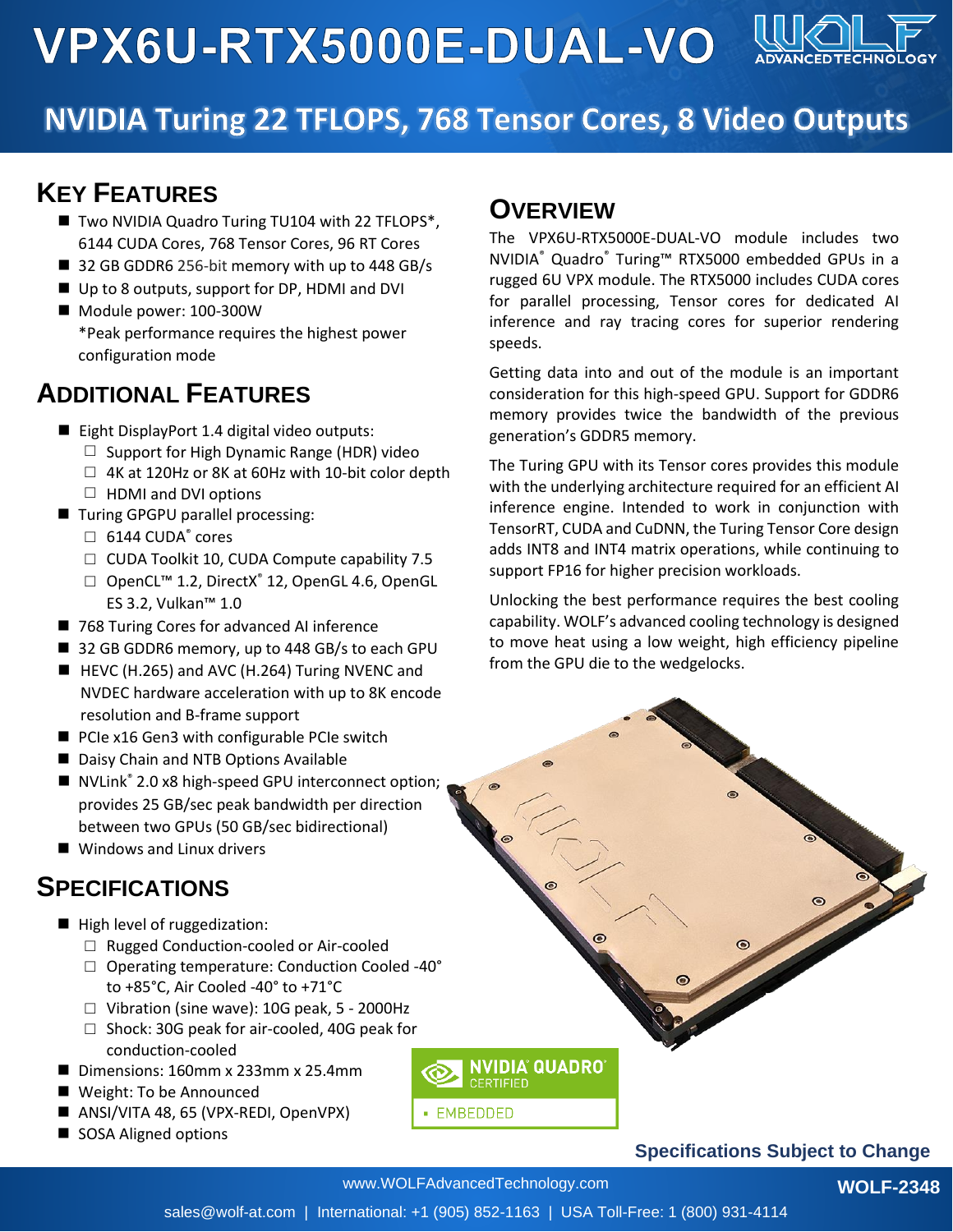# VPX6U-RTX5000E-DUAL-VO





#### **Specifications Subject to Change**

**WOLF-2348**

www.WOLFAdvancedTechnology.com

sales@wolf-at.com | International: +1 (905) 852-1163 | USA Toll-Free: 1 (800) 931-4114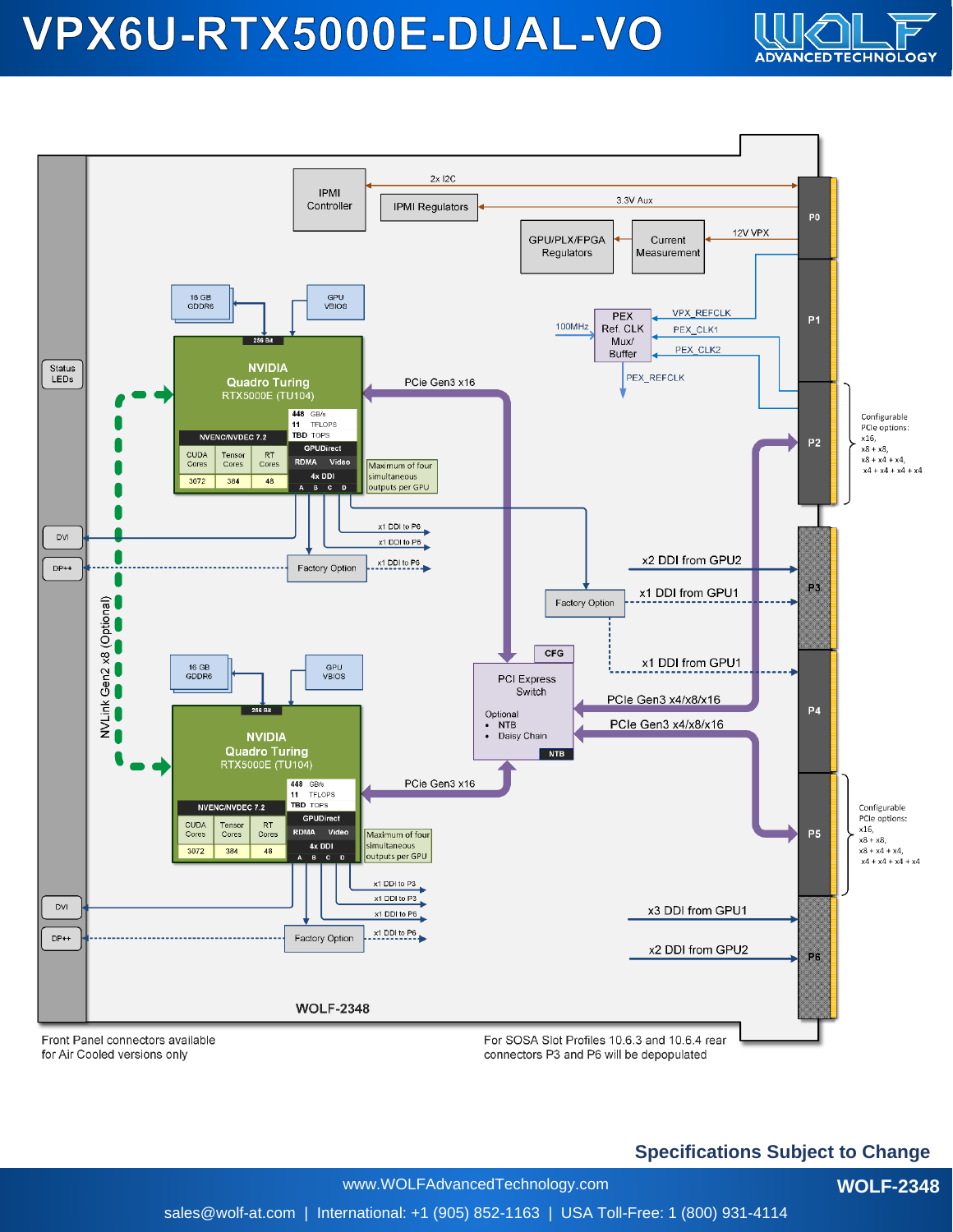

# **NVIDIA TURING STREAMING MULTIPROCESSOR (SM)**

The NVIDIA Turing architecture provides a 50% improvement in delivered performance per CUDA core compared to the Pascal generation. This is due to the new Turing Streaming Multiprocessor's independent integer datapath, allowing execution of concurrent integer and floating-point instructions, and the redesigned memory path which provides two times the bandwidth and more than two times the capacity for common workloads.

# **FAST GDDR6 MEMORY**

Getting data into and out of a high performance GPU requires fast graphics memory to ensure that the memory does not become a system bottleneck. In moving from GDDR5 to GDDR6 the number of data transfers per clock cycle doubled from two to four, and memory chips can be read in dual-channel modes rather than just single channel modes. The newer GDDR6 memory does all of this while also slightly reducing the memory's average power consumption compared to using GDDR5 memory.

NVIDIA also uses memory compression technology, especially data color compression for reducing the amount of graphical information that needs to be transmitted. With Turing and the GDDR6 memory the latest generation compression technology provides a 20 to 30% memory compression efficiency increase.

# **NVIDIA TENSOR CORES FOR ARTIFICIAL INTELLIGENCE AND HPC**

Tensor Cores are designed to speed up the tensor / matrix computations used for deep learning neural network training and inferencing operations. Turing GPUs include a new version of the Tensor Core design that has been enhanced for inferencing. Turing Tensor Cores add new INT8 and INT4 precision modes for inferencing workloads that can tolerate quantization and do not require FP16 precision.

NVIDIA provides CUDA-X AI and CUDA-X HPC libraires which are specialized libraires built on top of CUDA. They have been designed to work with NVIDIA Tensor Core GPUs to provide the tools needed to accelerate development of applications for AI and HPC.

# **HARDWARE ACCELLERATED VIDEO ENCODE/DECODE**

The RTX5000E chip includes the latest generation video encode/decode hardware acceleration engine (version 7.2). This adds support for HEVC (H.265) 8K encoding at 30 fps and B-Frame support. It also provides up to 25% bitrate savings for HEVC and up to 15% bitrate savings for AVC (H.264). Using the Turing encoding engine for video encoding provides an efficient, high quality method to achieve real time 8K and 4K encoding without burdening the system CPU.

NVENC supports CBR and VBR rate control, programmable intra-refresh for error resiliency, and a motion estimation (ME) only mode. The NVIDIA Video Codec SDK provides a complete set of APIs, samples and documentation for hardware accelerated video encode and decode on Windows and Linux.

# **DESIGNED FOR SYSTEM INTEGRATION**

The VPX architecture is diverse, spanning custom backplanes, an ambiguous system specification and differing input and output methodologies. That is precisely why WOLF modules come with factory configuration options to solve system integration challenges.

The WOLF-2348 module has a configurable PCIe interface that supports several OpenVPX slot profiles. It can also be configured with pin mappings that are compatible with older generation WOLF-2118 modules, which allows the WOLF-2348 to be a plug-in upgrade for those WOLF products.

The module can also be configured for SOSA aligned slot profiles with rear connectors P3 and P6 depopulated. Please contact WOLF to discuss your system level requirements.

**Specifications Subject to Change**